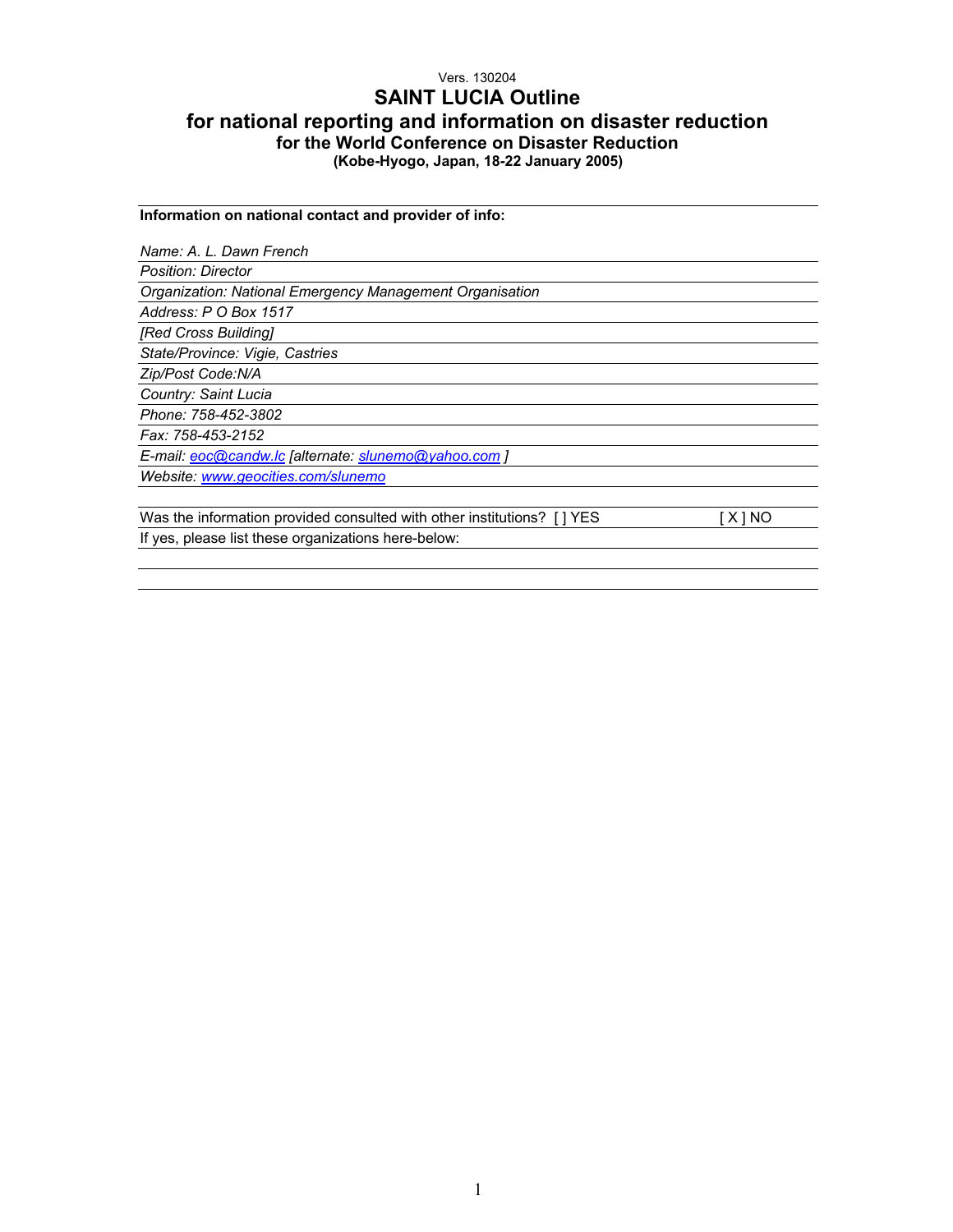# **ANNEX: REFERENCE GUIDE FOR PREPARATION OF NATIONAL INFORMATION**

## **Component 1 Political Commitment and Institutional Aspects**

*Political commitment, strong institutions, and good governance are expected to elevate disaster risk reduction as a policy priority, allocate the necessary resources for it, enforce its implementation and assign accountability for failures, as well as facilitate participation from civil society to private sector. Due to its multi-disciplinary and multi-sectoral nature, disaster reduction falls into the agenda of many diverse institutions which, for effective implementation, requires clear assignment of roles and assumption of responsibilities as well as coordination of activities.* 

**1.1- Are there national policy, strategy and legislation addressing disaster risk reduction?** If yes, please describe to what extent current national efforts and main priority areas of the policy, and mechanisms to enforce the implementation of the policy and legislation are applied (*and/or attach any relevant documentation*

**YES. DISASTER PREPAREDNESS AND RESPONSE ACT NO. 13 OF 2000 NATIONAL EMERGENCY RESPONSE PLAN 1996 DRAFT NATIONAL EMERGENCY RESPONSE PLAN 2004** 

*1.2-* **Is there a national body for multi-sectoral coordination and collaboration in disaster risk reduction, which includes ministries in charge of water resource management, agriculture/land use and planning, health, environment, education, development planning and finance?** If yes, please give detailed information (name, structure and functions). *Attach any relevant documentation or indicate source of information.* 

 **YES** 

**NATIONAL EMERGENCY MANAGEMENT ORGANISATION NATIONAL EMERGENCY MANAGEMENT ADVISORY COMMITTEES NATIONAL HAZARD MITIGATION COUNCIL** 

**1.3- Are there sectoral plans or initiatives that incorporate risk reduction concepts into each respective development area (such as water resource management, poverty alleviation, climate change adaptation, education and development planning)?** If yes, please indicate some examples and challenges / limitations encountered. If no, does your government have any plans for integrating disaster risk reduction into development sectors? If no, please also specify the major difficulties.

### **DRAFT HAZARD MITIGATION POLICY 2004**

**1.4- Is disaster risk reduction incorporated into your national plan for the implementation of the UN Millennium Development Goals (MDGs), Poverty Reduction Strategy Paper (PRSP), National Adaptation Plans of Action, National Environmental Action Plans and WSSD (World Summit on Sustainable Development) Johannesburg Plan of Implementation**? If yes to any of these, who are the main contacts for these initiatives.

### **DRAFT HAZARD MITIGATION POLICY 2004 DRAFT HAZARD MITIGATION PLAN 2004**

**1.5- Does your country have building codes of practice and standards in place, which takes into account seismic risk?** If yes, since when. Which are the main difficulties in keeping with the compliances of the codes.

# **YES ACCEPTED IN 2003**

**1.6- Do you have an annual budget for disaster risk reduction?** If yes, is this commitment represented as part of the national budget or project based? Through which institution/s? If no, what other financing mechanisms for risk reduction initiatives are available?

### **NOT DEDICATED TO DISASTER RISK REDUCTION BUT INTERWOVEN WITH PROJECTS RUN BY VARIOUS MINISTRIES.**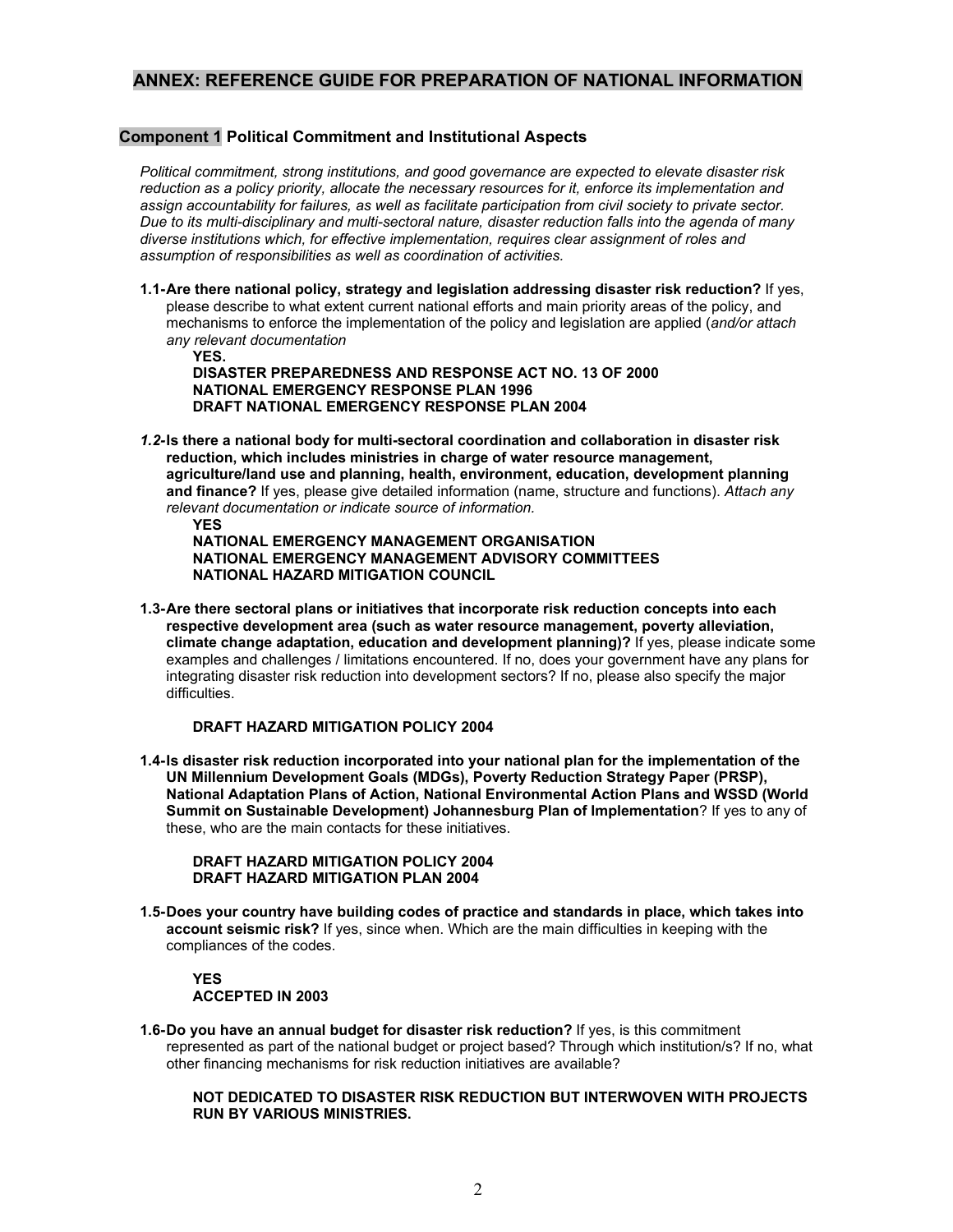**1.7- Are the private sector, civil society, NGOs, academia and media participating in disaster risk reduction efforts?** If yes, how? Indicate existing coordination or joint programming between government and civil society efforts in disaster risk reduction, or major difficulties or constraints for this to be effective.

#### **NOT AS ACTIVELY AS NEMO WOULD LIKE, HOWEVER THEY DO MAKE UP PART OF THE NATIONAL EMERGENCY MANAGEMENT ORGANISATION NATIONAL EMERGENCY MANAGEMENT ADVISORY COMMITTEES NATIONAL HAZARD MITIGATION COUNCIL**

## **Component 2 Risk Identification**

*Identification of risks is a relatively well-defined area with a significant knowledge base on methods for disaster impact and hazard and vulnerability assessment. Systematic assessment of losses, social and economic impact of disasters, and particularly mapping of risks are fundamental to understand where to take action. Consideration of disaster risks in environmental impact assessments is still to become routine practice. Early warning is increasingly defined as a means to inform public and authorities on impending risks, hence essential for timely actions to reduce their impact.* 

- *2.1-* **Has your country carried out hazard mapping/assessment?** If yes, please describe for which hazards, when they were updated and for what geographical scale they exist. Do they include characteristics, impacts, historical data, multi-hazards approach? Which institutions are using the results of the hazard assessment? To whom are they available? (*attach any relevant documentation)* 
	- o **IN THE PROCESS [WORK TO START IN AUGUST 2004] (maybe you would like to add the priority hazards:**
	- o Coastal Erosion
	- o Tropical Storm and Hurricane winds
	- o Wildfire
	- o Flooding
- *2.2-* **Has your country carried out vulnerability and capacity assessments?** If yes, please describe the methods used and major social, economic, physical, environmental, political and cultural factors considered in the assessment(s). Who are the main contacts for these assessments (*or attach any relevant documentation or contact information.)*

### **IN THE PROCESS [WORK TO START IN AUGUST 2004]**

**2.3- Does your country have any mechanisms for risk monitoring and risk mapping?** If yes, who is responsible?

### **NO. ONCE THE PROJECT FROM 2.1 AND 2.2 TAKES PLACE THE LEAD AGENCY WILL BE THE MINISTRY FOR PHYSICAL DEVELOPMENT.**

**2.4- Is there a systematic socio-economic and environmental impact and loss analysis in your country after each major disaster?** If yes, are the results available?

**THE ECONOMIC: YES.** 

**THE SOCIO-ECONOMIC: NO.** 

### **THE ORGANISATION OF EASTERN CARIBBEAN STATES [OECS] IN 2003 INTRODUCED THE POST DISASTER RAPID ENVIRONMENTAL ASSESSMENT [REA]. AN ACTUAL EVENT HAS NOT OCCURRED TO TEST THE REA, HOWEVER IT HAS BEEN SIMULATED.**

**2.5- Are there early warning systems in place?** If yes, for what hazards and for what geographical scope. Do you have any example when the system was activated lately? Which are the main institutions involved? Please indicate any relevant lessons-learnt from the use and public reaction to early warnings issued.

**YES FOR FLOOD.**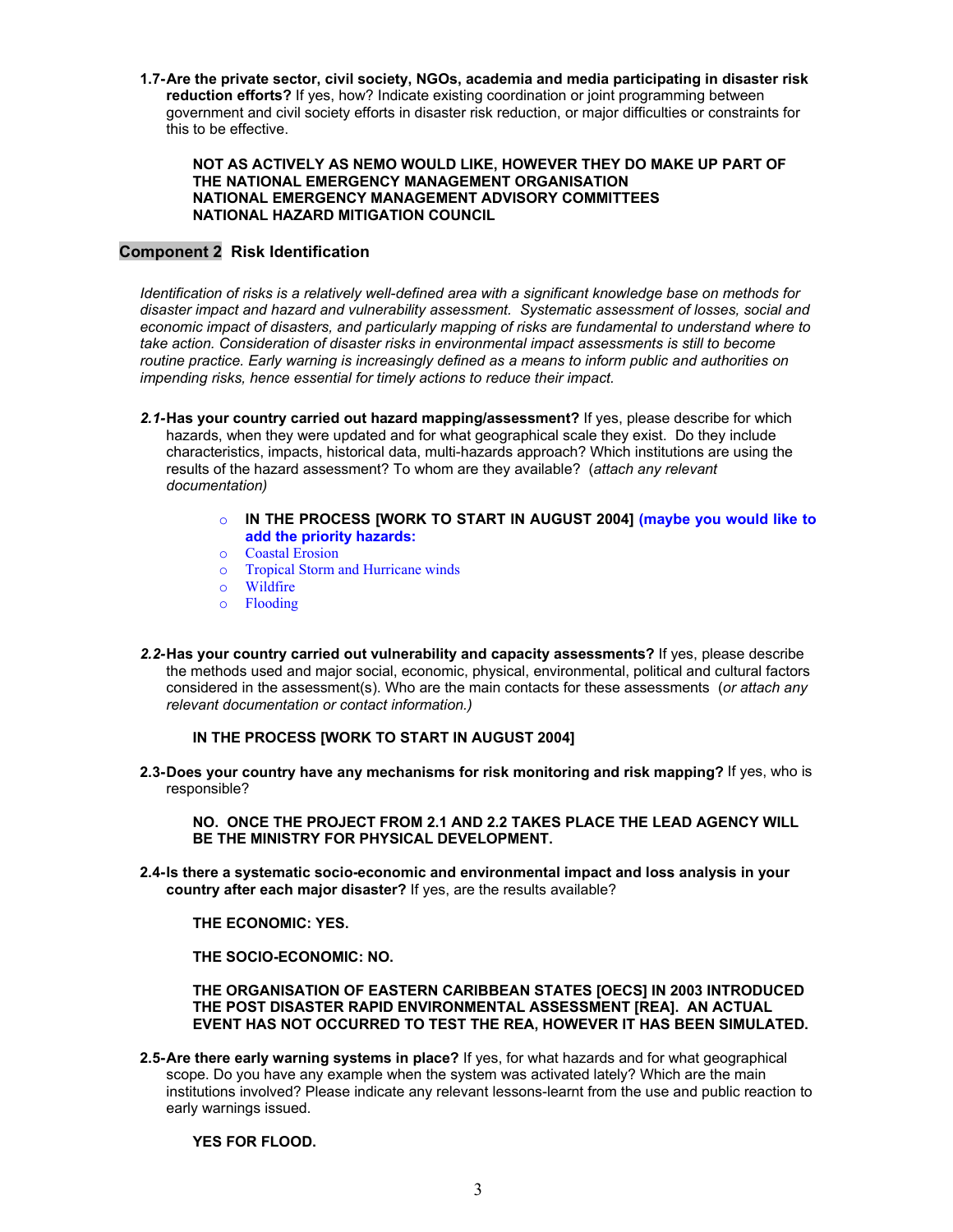### **NOT ACTIVATED RECENTLY AS THE PROJECT CAME ON STREAM IN 2003. LEAD AGENCY – MET SERVICES**

### **Component 3 Knowledge Management**

*Information management and communication, education and training, public awareness and research are all parts of improving and managing knowledge on disaster risks and their reduction. Inclusion of disaster reduction at all levels of education, effective public awareness and information campaigns, media involvement in advocacy and dissemination, availability of training for communities at risk and professional staff, and targeted research are the ingredients to support the knowledge base for effective disaster reduction.* 

**3.1- Does your country have disaster risk information management systems (governmental and/or non-governmental)?** If yes, what kind of information on disaster reduction is available, how is it collected, how is the information disseminated and who are the main users? (indicate relevant sources of information, if applicable)

**NO** 

**3.2- Are the academic and research communities in the country linked to national or local institutions dealing with disaster reduction?** If yes, please describe the mechanisms for information sharing and indicate any example of usefulness and effectiveness. Which are the main research and academic institutions dealing with disaster reduction related issues (please list, if available, and indicate how their research work is related to the country's disaster risk reduction needs.)

### **YES**

**INFORMATION SHARING THROUGH EGROUPS AND EXCHANGE OF DOCUMENTS. TRAINING SESSIONS.** 

**LEAD AGENCY – SIR ARTHUR LEWIS COMMUNITY COLLEGE: DEPT OF TECHNICAL ARTS.** 

*3.3-* **Are there educational programmes related to disaster risk reduction in your public school system?** If yes, for what age-range? Do you have any educational material developed to support the teachers in this area? *(please attach any relevant documentation)* 

**DISASTER MANAGEMENT IS WOVEN INTO SUBJECTS SUCH AS GEOGRAPHY AND SOCIAL STUDIES, BUT NOT AS A STAND ALONE TOPIC.** 

**3.4- Are there any training programmes available?** If yes, please list (if available indicate scope and target audiences of the courses). Do you have any indication on how these courses have been useful to change any practices at local or national scale?

**SIR ARTHUR LEWIS COMMUNITY COLLEGE: DEPT OF TECHNICAL ARTS, CONDUCTS A RETROFITTING PROGRAM WITH ARTISANS.** 

**3.5- What kind of traditional indigenous knowledge and wisdom is used in disaster-related practices or training programmes on disaster risk reduction in your country?** 

**THERE IS A MOVE TO RETURN TOWARDS THE USE OF BATTENS. MOST HOUSES ARE ELEVATED. MOST CARRY PITCHED ROOFS.** 

**3.6- Do you have any national public awareness programmes or campaigns on disaster risk reduction?** If available, who are the main players for raising public awareness? How are the mass media and schools involved? Who are the targeted groups and how do you evaluate the programmes?

**ALL THE MEDIA HOUSES CARRY PUBLIC SERVICE ANNOUNCEMENTS [PSA] DEPARTMENT OF AGRICULTURE AND DEPARTMENT OF FISHERIES ALSO CARRY PSA THE CARIBBEAN DISASTER EMERGENCY RESPONSE AGENCY [CDERA] HAS COMMENCED THE PRODUCTION OF PSAS.** 

**THE GOVERNMENT INFORMATION SERVICE [GIS] PRODUCES PSAS.**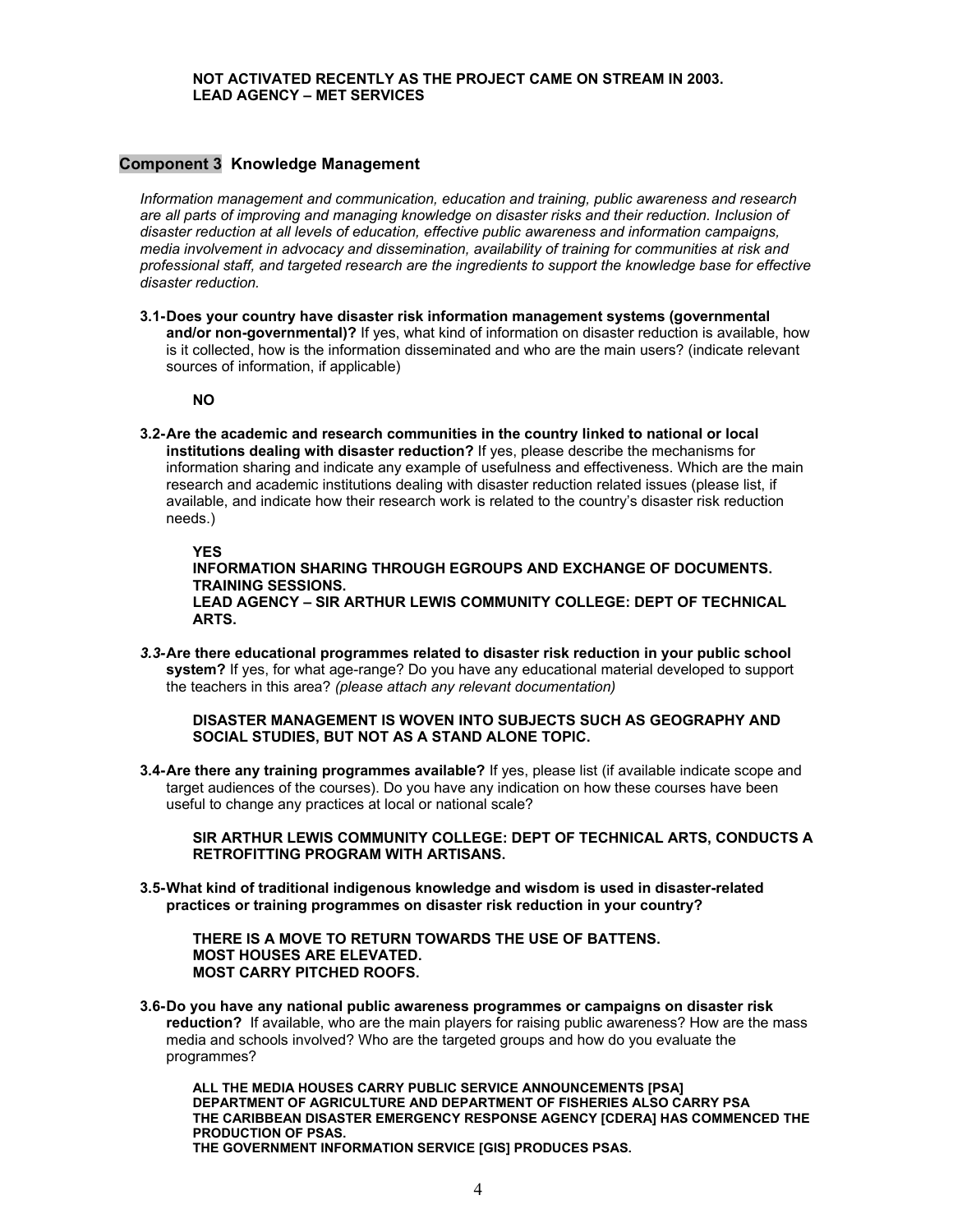### **Component 4 Risk Management Applications/Instruments**

*For effective disaster risk reduction, synergies are needed between sustainable development and disaster risk management practices. Moving from analyzing of and knowing about risks to taking concrete actions to reduce their impacts is a demanding step. Ideas and practices coming from different disciplinary areas will complement what is already practiced in disaster risk management. For example,*  instruments for risk management have proliferated especially with the recognition of environmental *management, poverty reduction and financial management.* 

*Environmental and natural resource management is among the best–known applications to reduce flood risks, control landslides (through reforestation) and control droughts (through ecosystem conservation). Physical and technical measures, such as flood control techniques, soil conservation practices, retrofitting of buildings or land use planning, are effective in hazard control. Financial instruments in the form of insurance, calamity funds, catastrophe bonds are useful to lessen the impact of disasters.* 

*4.1-* **Is there any good examples of linking environmental management and risk reduction practices in your country** *(key areas of environmental management may include coastal zone, wetland and watershed management, reforestation and agricultural practices, amongst others).* If yes, please indicate in what areas. *(Attach any relevant documentation ore references)* 

**NEMO IS A MEMBER OF THE NATIONAL CLIMATE CHANGE COMMITTEE.** 

**4.2- Are financial instruments utilised in your country as a measure to reduce the impact of disasters (***e.g. insurance/reinsurance, calamity funds, catastrophe bonds, micro-credit finance, community funds, etc.***)?** If yes, please describe what these instruments are and when they were established, who manages them and who are eligible to them.

**RECENTLY YES. JUNE 21, 2004 FINANCIAL INTUITIONS WERE BRIEF ON CONTINUITY OF OPERATIONS [COOP] AS A PLANNING AND RESPONSE TOOL.** 

**4.3- Please identify specific examples of technical measures or programmes on disaster risk reduction that have been carried out in your country (see below, case studies).** 

**THE OECS EMERGENCY RECOVERY AND DISASTER MANAGEMENT PROJECT WAS FUNDED BY A LOAN FROM THE WORLD BANK. COMPONENTS INCLUDED:** 

- **COMMUNITY DISASTER MANAGEMENT TRAINING**
- **SUPPLIES MANAGEMENT TRAINING**
- **STRESS MANAGEMENT IN DISASTER TRAINING**
- **SHELTERS AND SHELTER MANAGEMENT TRAINING**
- **HTML TRAINING FOR WEB SITE DEVELOPMENT**
- **PRESENTATION OF MET DATA TRAINING**
- **ACQUISITION EARLY WARNING SYSTEM EQUIPMENT**
- **ACQUISITION OF TELECOM EQUIPMENT**
- **CONSTRUCTION OF A NETWORK OF WAREHOUSES**
- **ACQUISITION OF RESPONSE MATERIAL TO PRE-POSITION IN WAREHOUSES**
- **INSTALLATION OF WATER TANKS AT SCHOOLS [SCHOOLS ARE DESIGNATED SHELTERS]**
- **RETROFITTING OF SCHOOLS**
- **FIRE EXTINGUISHERS FOR SCHOOLS**
- **ACQUISITION OF MOBILE WATER PURIFICATION PLANT**
- **REVISION OF 1996 NATIONAL EMERGENCY RESPONSE PLAN**
- **INSTALLATION OF NEW BRIDGES**
- **PRE-POSITION OF GIDEON BASKETS AND PORTABLE BRIDGES**

### **Component 5 Preparedness and Contingency Planning**

*Preparedness and emergency management has been used as a means for reducing life losses from direct and indirect effects of disasters. A well-prepared system is expected to be effectively informed by early warning, endowed with regularly rehearsed national and local contingency and evacuation plans, fitted with communications and coordination systems, as well as adequate logistical infrastructures and emergency funds. Local-level preparedness, particularly at community level, including training, deserves special attention as the most effective way of reducing life and livelihood losses.*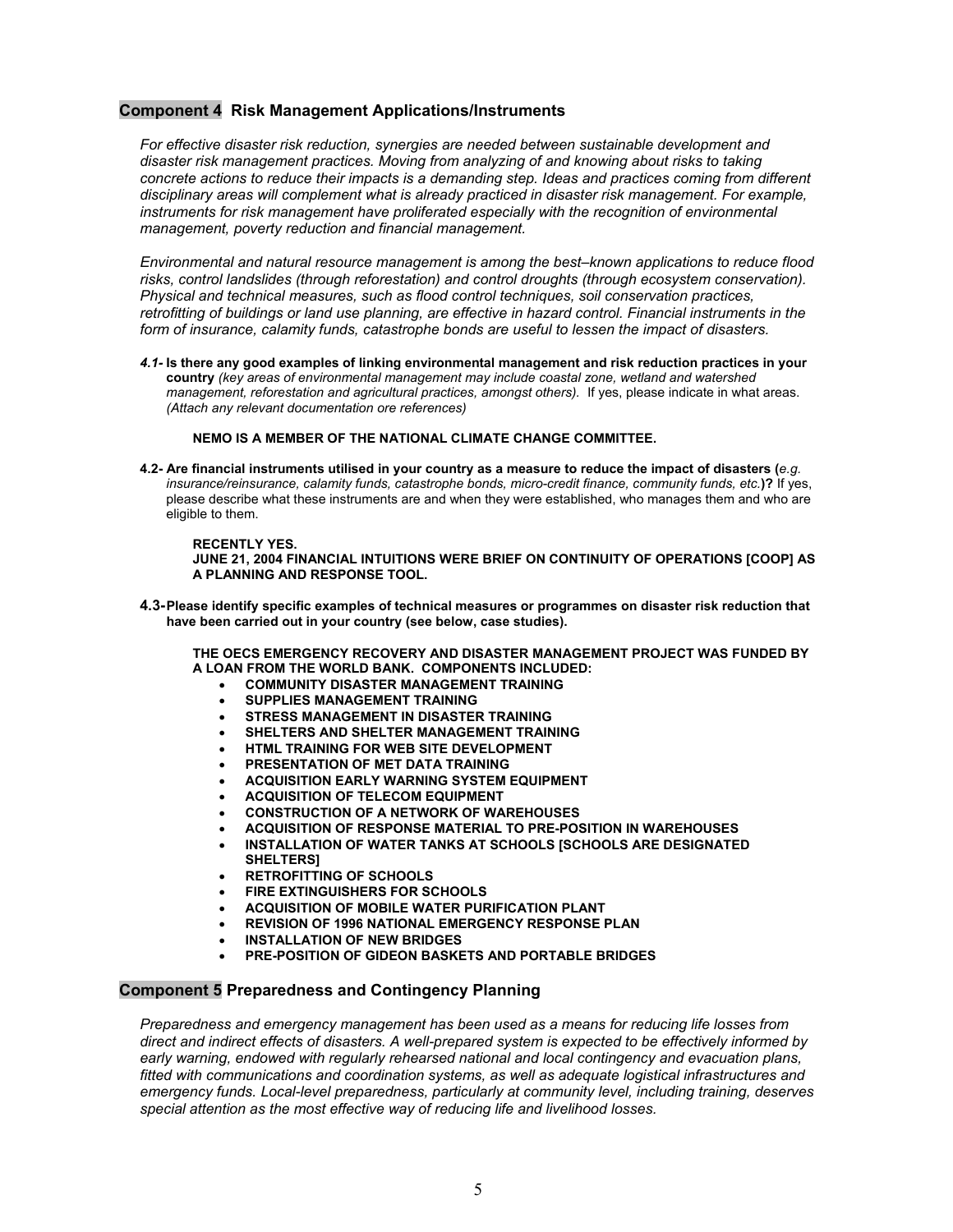**5.1- Do you have disaster contingency plans in place? Are they prepared for both national and community levels**? If yes, please describe their main components, who is responsible for activating the plan(s)?Are the plan(s) updated on annual basis? Have you ever used the contingency plan(s) that was or were developed? If yes, what was the result?

**YES THERE IS A PLAN. COMPONENTS:** 

**NEMAC APPROVED:** 

- **1. HURRICANE RESPONSE PLAN**
- **2. FLOOD MANAGEMENT RESPONSE PLAN WITH ANSE LA RAYE EVACUATION PLAN (APPENDIX TO FLOOD MANAGEMENT RESPONSE PLAN)**
- **3. EARTHQUAKE RESPONSE PLAN**
- **4. VOLCANIC ERUPTION RESPONSE PLAN:** 
	- **a. APPENDIX SCIENTIFIC SUPPLEMENT TO THE VOLCANIC HAZARD ASSESSMENT FOR SAINT LUCIA, LESSER ANTILLES**
	- **b. APPENDIX VOLCANIC HAZARD ASSESSMENT FOR SAINT LUCIA, LESSER ANTILLES**
- **5. OIL SPILL PLAN**
- **6. HAZARDOUS MATERIALS PLAN**
- **7. STRESS MANAGEMENT RESPONSE PLAN**
- **8. HAZARD MITIGATION PLAN**
- **9. MARITIME SEARCH AND RESCUE PLAN**
- **10. LAND SEARCH AND RESCUE PLAN**
- **11. DISTRICT MODEL PLAN**
- **12. POLICY ON DONATIONS**
- **13. POLICY ON TRAVEL**
- **14. POLICY ON MANAGEMENT DEAD BODIES IN DISASTERS**
- **15. POLICY ON EMERGENCY SHELTERS**
- **16. POLICY ON EMERGENCY HOUSING**

**17. NON-TECHNICAL VERSION** 

**DOCUMENTS PENDING SUBMISSION TO NEMAC:** 

- **1. HEALTH SECTOR RESPONSE PLAN**
- **2. MINISTRY OF WORKS RESPONSE PLAN**
- **3. BORDERLAIS CORRECTIONAL FACILITY RESPONSE PLAN**
- **4. CRUISE SHIP RESPONSE PLAN**
- **5. HOSPITALITY INDUSTRY CRISIS RESPONSE PLAN**
- **6. POLICY ON HAZARD MITIGATION [FIRST MUST BE SUBMITTED TO THE NATIONAL HAZARD MITIGATION COUNCIL]**
- **7. SUB-REGIONAL GUIDELINES FOR MINISTRIES OF FOREIGN AFFAIRS AND DIPLOMATIC MISSIONS IN DISASTERS [POLICY DOCUMENT]**

**NEMO IN THE MEAN TIME CONTINUES ITS WORK ON:** 

- **1. POLICY GUIDELINES ON MASS CROWD EVENTS**
- **2. POLICY GUIDELINES ON AMBULANCE SERVICES**
- **3. POLICY ON DISPLACED PERSONS**
- **4. EMERGENCY SHELTER PROGRAM**
- **5. GUIDELINES FOR DEBRIS MANAGEMENT**

**YES THE HURRICANE PLAN HAS BEEN USED THE PLAN CAN BE ACTIVATED BY: THE PRIME MINISTER, THE CABINET SECRETARY OR THE DIRECTOR NEMO.** 

**5.2- Has your government established emergency funds for disaster response and are there national or community storage facilities for emergency relief items – mainly food, medicine, tents/shelters?** If yes, please provide some details.

**YES THERE IS A FUND. YES THRE IS A NETWORK OF WAREHOUSES UNDER THE CONTROL OF THE DISTRICT DISASTER COMMITTEES OF NEMO** 

**5.3- Who is responsible for the coordination of disaster response preparedness and is the coordination body equipped with enough human and financial resources for the job?** Please comment on the effectiveness of the coordination work done so far?